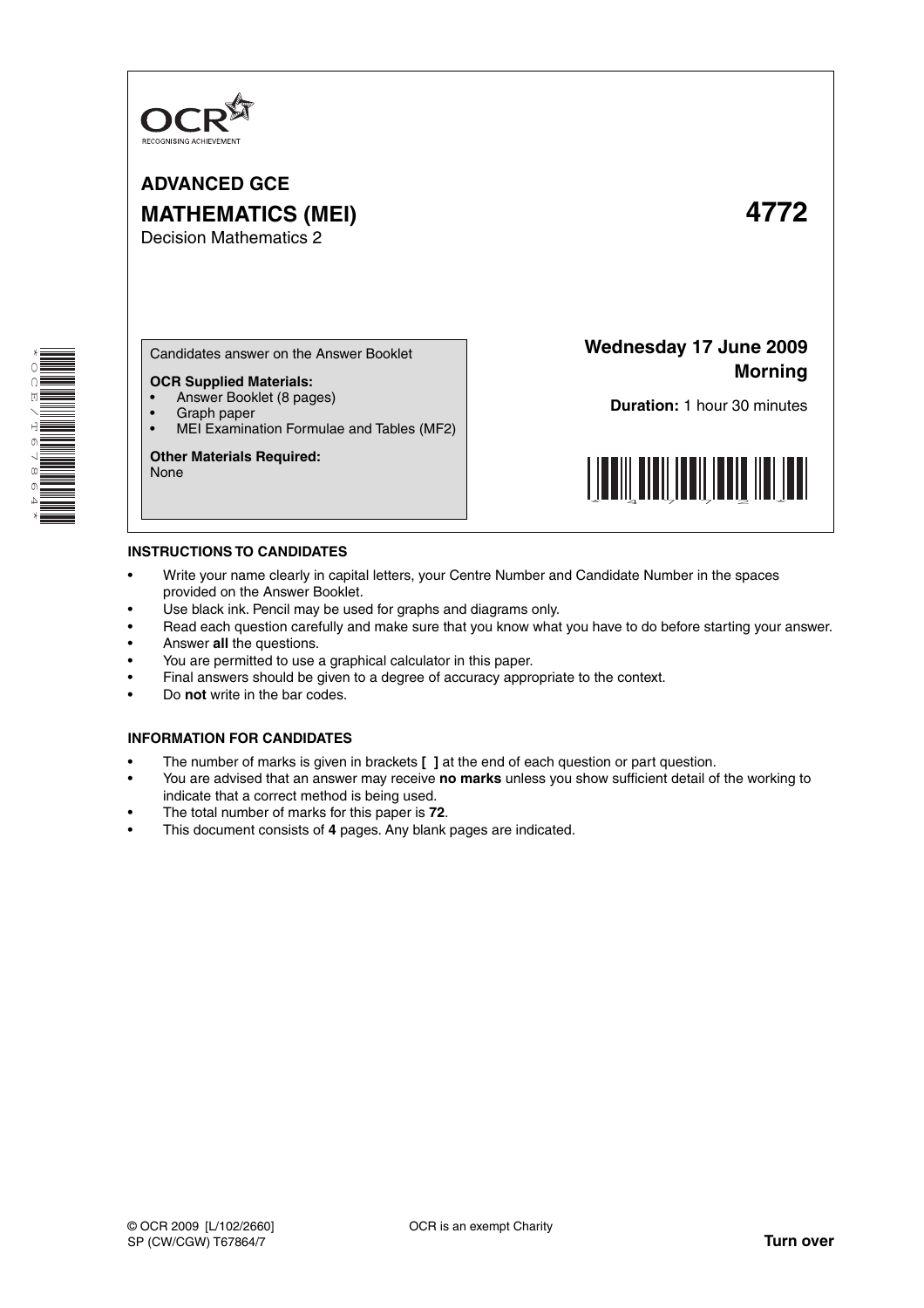**1 (a)** The following was said in a charity appeal on Radio 4 in October 2006.

"It is hard to underestimate the effect that your contribution will make."

Rewrite the comment more simply in your own words without changing its meaning. **[2]**

- **(b)** A machine has three components, A, B and C, each of which is either active or inactive.
	- The machine is active if A and B are both active.
	- The machine is active if A is inactive and C is active.
	- The machine is active if B is inactive and C is active.
	- **Otherwise the machine is inactive.**

The states (active or inactive) of the components and the machine are to be modelled by a combinatorial circuit in which "active" is represented by "true" and "inactive" is represented by "false".

**Draw such a circuit. [7]**  *<b>Draw such a circuit.* 

 **(c)** Construct a truth table to show the following.

$$
\left[\left((a \wedge b)\vee((\sim a)\wedge c)\right)\vee((\sim b)\wedge c)\right]\Leftrightarrow \sim \left[\left((\sim a)\wedge(\sim c)\right)\vee((\sim b)\wedge(\sim c)\right)\right]
$$
\n[7]

**2** Zoe is preparing for a Decision Maths test on two topics, Decision Analysis (D) and Simplex (S). She has to decide whether to devote her final revision session to D or to S.

There will be two questions in the test, one on D and one on S. One will be worth 60 marks and the other will be worth 40 marks. Historically there is a 50% chance of each possibility.

Zoe is better at D than at S. If her final revision session is on D then she would expect to score 80% of the D marks and 50% of the S marks. If her final session is on S then she would expect to score 70% of the S marks and 60% of the D marks.

- **(i)** Compute Zoe's expected mark under each of the four possible circumstances, i.e. Zoe revising D and the D question being worth 60 marks, etc. **[5]**
- **(ii)** Draw a decision tree for Zoe. **[5]**

Michael claims some expertise in forecasting which question will be worth 60 marks. When he forecasts that it will be the D question which is worth 60, then there is a 70% chance that the D question will be worth 60. Similarly, when he forecasts that it will be the S question which is worth 60, then there is a 70% chance that the S question will be worth 60. He is equally likely to forecast that the D or the S question will be worth 60.

 **(iii)** Draw a decision tree to find the worth to Zoe of Michael's advice. **[6]**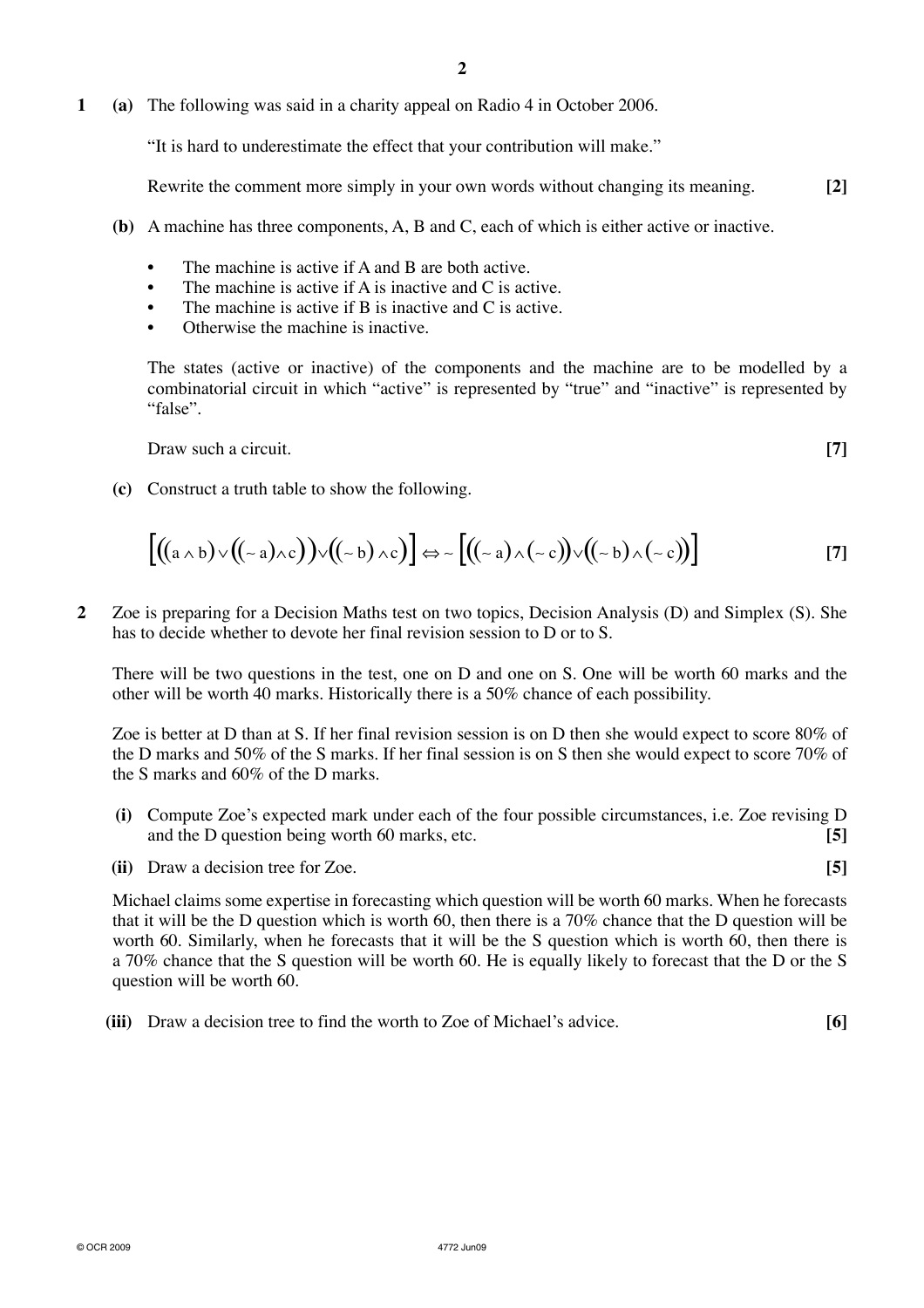**3** A farmer has 40 acres of land. Four crops, A, B, C and D are available. Crop A will return a profit of £50 per acre. Crop B will return a profit of £40 per acre. Crop C will return a profit of £40 per acre. Crop D will return a profit of £30 per acre. The total number of acres used for crops A and B must not be greater than the total number used for crops C and D.

The farmer formulates this problem as:

Maximise 50*a* + 40*b* + 40*c* + 30*d*, subject to  $a + b \leq 20$ ,  $a + b + c + d \le 40$ .  **(i)** Explain what the variables *a*, *b*, *c* and *d* represent. Explain how the first inequality was obtained. Explain why expressing the constraint on the total area of land as an inequality will lead to a solution in which all of the land is used. **[3]** 

 **(ii)** Solve the problem using the simplex algorithm. **[10]**

Suppose now that the farmer had formulated the problem as:

Maximise 50*a* + 40*b* + 40*c* + 30*d*,

- subject to  $a + b \leq 20$ ,  $a + b + c + d = 40.$
- **(iii)** Show how to adapt this problem for solution either by the two-stage simplex method or the big-M method. In either case you should show the initial tableau and describe what has to be done next. You should not attempt to solve the problem. **[7]**